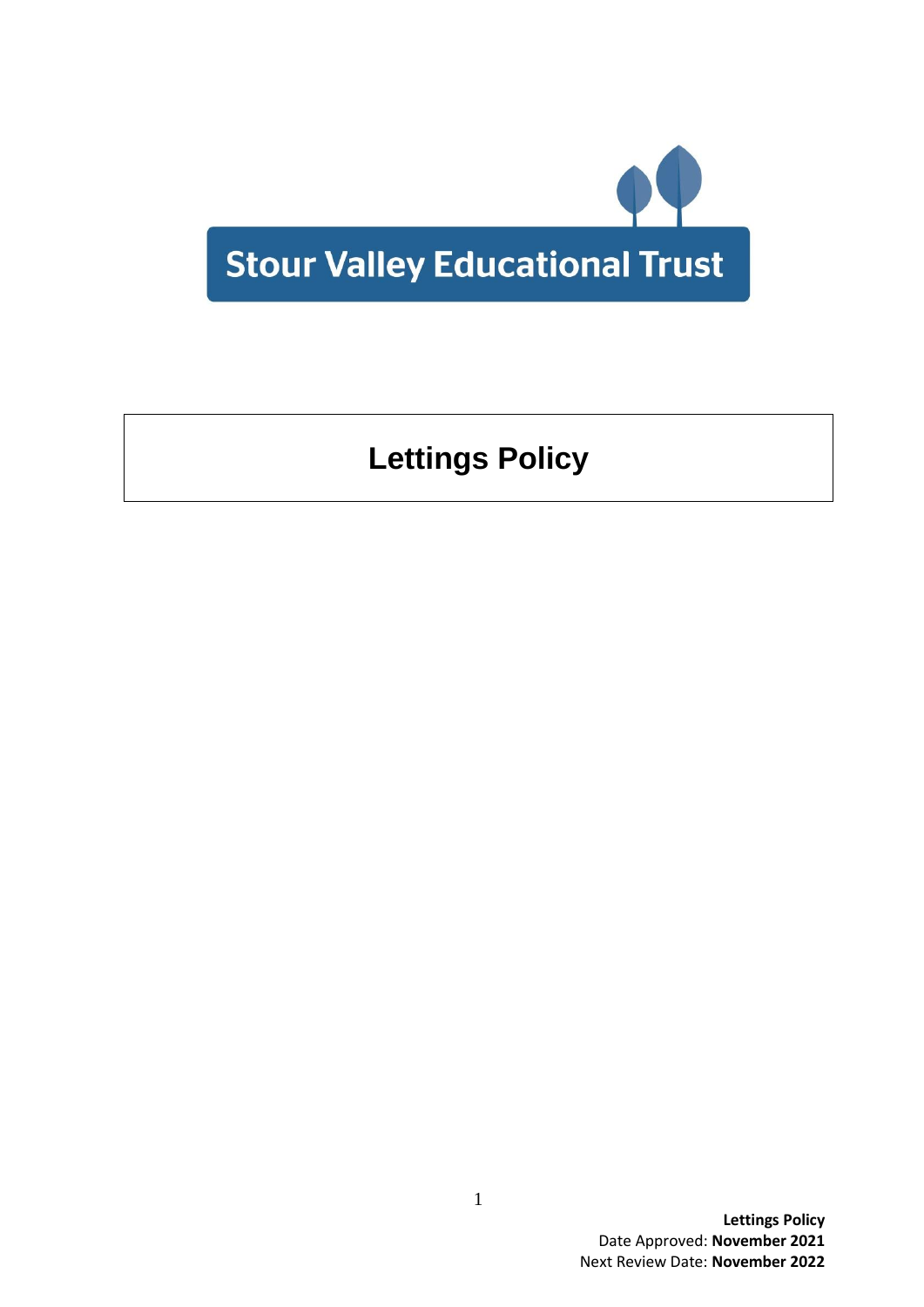The Trust Board regards school buildings and grounds as community assets and will make every reasonable effort to enable them to be used as much as possible to support community groups and interests.

However, the overriding aim of the Trust Board must be to support schools in providing the best possible education for their students, the promotion of equality of opportunity and the community cohesion of the local area. Any lettings of the premises to outside organisations will be considered with this in mind.

### A letting may be defined as:

*"Any use of school buildings and ground by parties other than the school and its partners. This may be a community group (such as a local football team), or a commercial organisation (such as the local branch of 'Weight Watchers')".*

The following activities fall within the corporate life of the schools. These activities are not considered to be lettings and costs arising from these uses are therefore legitimate charges against the schools' delegated budget:

- Trust Board meetings
- Extra-curricular activities for students organised by the school
- School performances
- Family learning
- Parents' meetings
- Meetings of the Community Connections Group
- Community Connections organised events
- Services provided by partner organisations

The Trust Board is mindful of the needs in the local area and this information is been used to assess the priorities for lettings.

The following lettings are especially encouraged:

- Educational activities open to school students and their families
- Recreational activities open to school students and their families
- Activities organised by local community groups for the benefit of the local community
- Lettings to parents attached to the school
- Lettings to people living in the school's local community
- Lettings to voluntary organisations
- Lettings to parent support groups
- Lettings to self help groups
- Lettings to people with a disability
- Lettings to low income groups
- Lettings to children's groups

The following activities are not considered to be appropriate for lettings as they are either well provided for in the local area, not deemed to be compatible with the ethos of the school or are not able to be accommodated within the schools' facilities:

- Commercial activities with little potential to generate income or support for the school
- Events selling or using alcohol
- Activities promoting gambling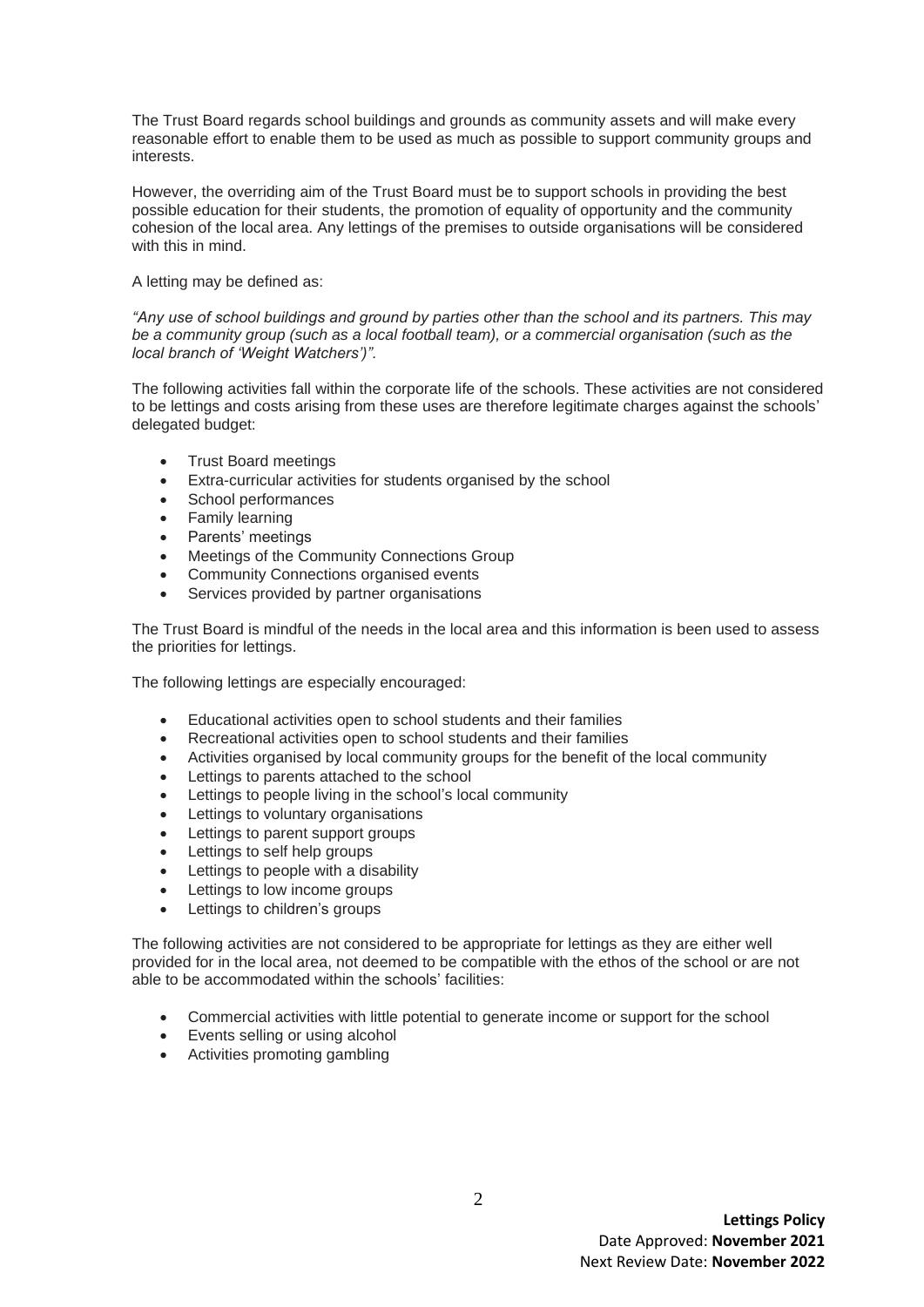The Trust Board has agreed to define lettings under the following categories:

- School Lettings for activities for students which provide educational benefits which the school wishes to subsidise through the period 6 extra-curricular programme.
- Community Lettings for other community activities which should be made on the basis of full cost recovery
- Commercial lettings will be charged on a cost plus an income margin for the school

### **Costs of Lettings**

The Trust Board is responsible for setting charges for the letting of school premises. These are set out in the Schedule of Charges for Community Use.

The scale of charges will be reviewed annually by the Trust Board for implementation from the beginning of the financial year, 1 September. Details of current charges will be provided in advance of any letting being agreed.

For the purpose of charging, the Head Teachers, Deputy Headteachers or MAT Business Manager is empowered to determine to which group any particular individual or organisation belongs. They are also able to offer any discounts or agree a subsidy for any lettings, as they deem appropriate. The basis of charging will be determined by the purpose for which a letting is arranged.

The minimum hire period will be one hour.

Schools reserve the right to require a deposit over and above the hiring charge as a surety against damage to the premises (including any equipment) or the premises being left in an unacceptable condition necessitating their incurring additional cost for cleaning, caretaking or other expenses.

Schools will seek to recover any costs incurred by them which are unavoidable and result directly from the cancellation of a letting. The timescale and charges for cancellations are set out in the Terms and Conditions of use.

#### **Letting times, available facilities and equipment**

The following times, facilities and equipment available are agreed as follows:

Lettings are available at all times outside of the normal working school day, subject to a latest finishing time of 9.00 in the evening. Variations to these facilities and times will be subject to the approval of the Site Manager.

The following facilities are available for hire:

- Main School Hall and Stage
- Sports Gym and Changing Rooms
- Activity/Dance Studio
- Main Computer Facilities
- Swimming Pool
- Sports Field and Tennis Courts
- Large classroom on ground floor (M1)
- Music Block

Use of equipment available in these facilities is at the discretion of the subject leader.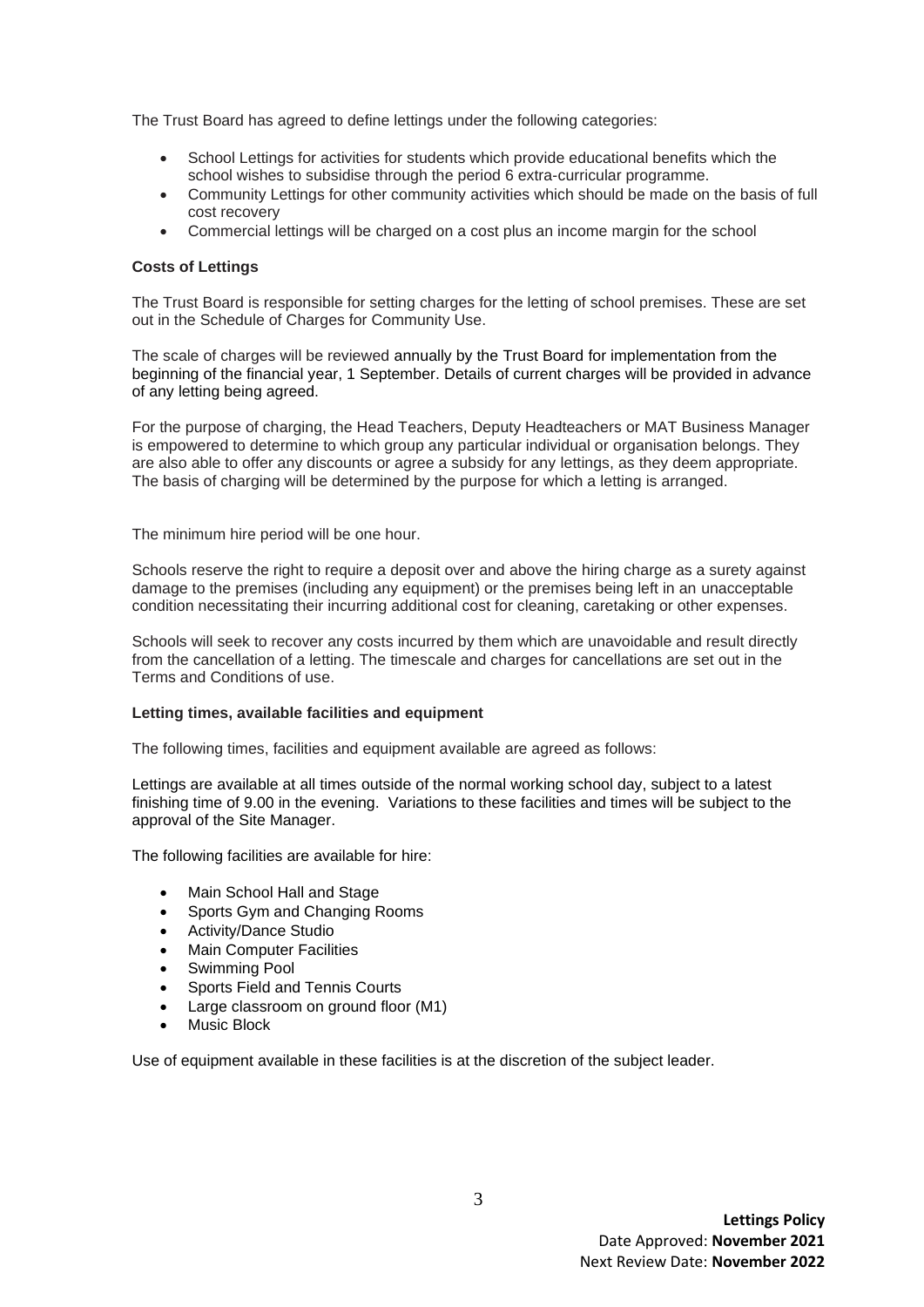#### **Public Entertainment Licenses**

A public entertainment license is not necessary where a function is not open to the public. i.e. where it is held for school students, parents and friends, or for members of a club only. A license is required for music, dancing, plays or films which are open to the public, whether or not an entrance fee is paid.

#### **Insurance**

The Trust has public liability insurance for all activities which take place on their premises and in their grounds. Any extended services and activities which are directly provided by the schools have cover within this group policy.

Where services and activities are commissioned and delivered by a third party, or a third party is letting the premises to provide an activity, the third party must have their own Public Liability Insurance to cover them in the event of their being held liable for damage to school property and/or injury or loss to individuals.

### **Security**

The Site Manager has delegated authority to determine the security risk for each letting and will be responsible for allocating a continuous security presence or other control measure. In such cases where this is deemed necessary, the cost of providing extra security will be met by the hirer of the facilities.

## **Management of lettings**

The Trust Board has delegated day-to-day responsibility for lettings to the MAT Business Manager. Where appropriate, the MAT Business Manager may delegate all or part of this responsibility, such as security or child protection to other members of staff, whilst still retaining overall responsibility for the lettings process.

If the MAT Business Manager has any concern about whether a particular request for a letting is appropriate or not, she will consult with the Chair of the Trustees Board.

Schools should ensure that the terms of any contract for lettings (such as theatre groups, sports activities, cubs and scouts etc, that will require the contractor to employ staff or use volunteers to work with, or provide services for children, regardless of whether they attend the school or not) also requires the contractor to adopt and implement child protection regulations.

An annual report on lettings will be made to the Trust Resources Committee and will include information on users, finances, incidents and accidents, enquiries, and any lettings refused.

#### **Considering applications for lettings**

Organisations seeking to hire school premises should approach the MAT Business Manager. Details of charges and conditions of use should be given or referred to. A record of all enquiries will be kept on file.

The MAT Business Manager will decide on the application with consideration to:

- The priorities for lettings agreed by Trustees and set out in the Trust's Lettings Policy
- The availability of the facilities
- The Trust's equal opportunities, health and safety and child protection policies
- The health and safety considerations such as numbers of users, type of activity, qualifications of instructors etc